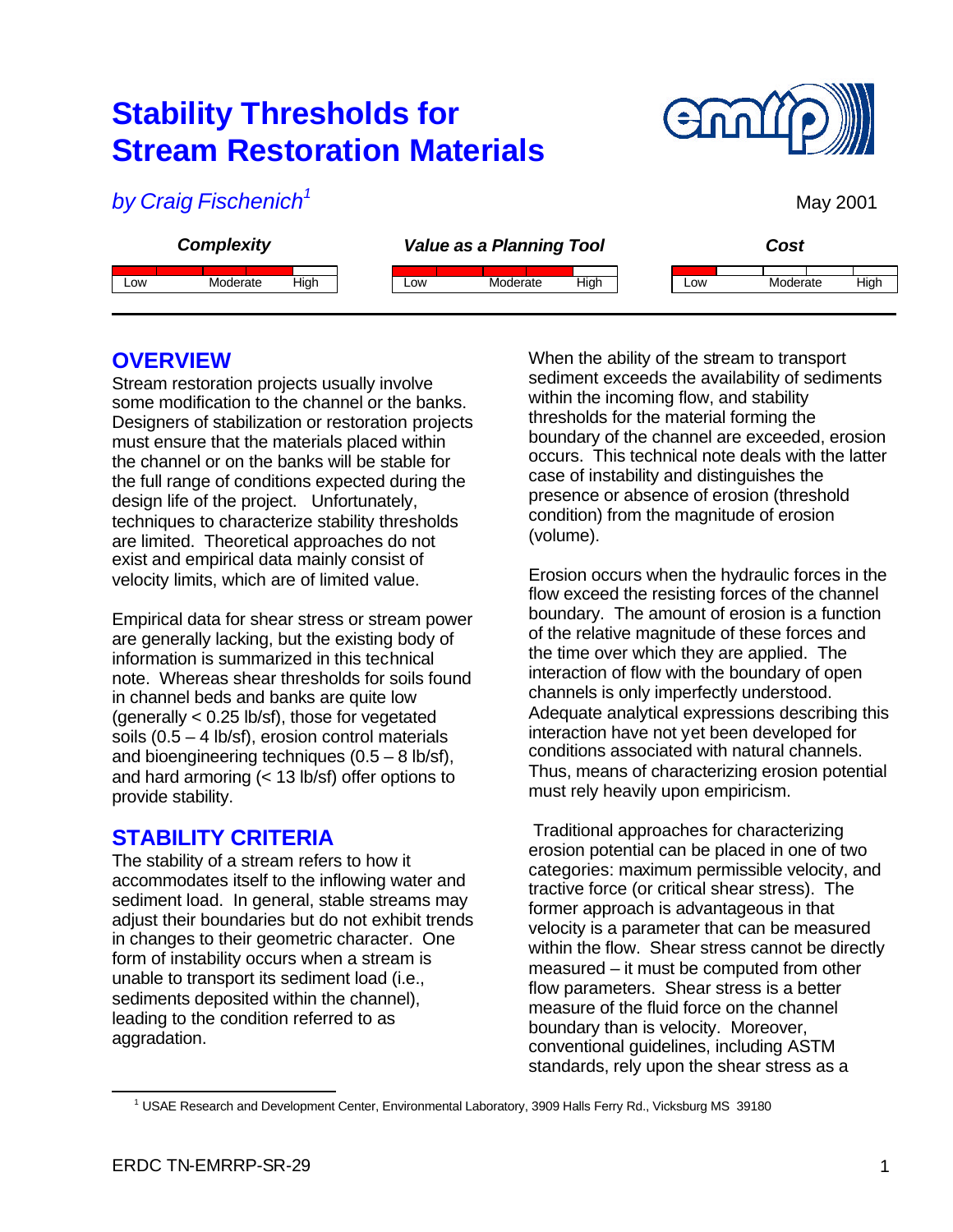means of assessing the stability of erosion control materials. Both approaches are presented in this paper.

#### *Incipient Motion (Threshold Condition)*

As flow over the bed and banks of a stream increases, a condition referred to as the threshold state is reached when the forces tending to move materials on the channel boundary are in balance with those resisting motion. The forces acting on a noncohesive soil particle lying on the bed of a flowing stream include hydrodynamic lift, hydrodynamic drag, submerged weight  $(F_w - F_b)$ , and a resisting force  $F_r$  as seen in Figure 1. The drag is in the direction of the flow and the lift and weight are normal to the flow. The resisting force depends on the geometry of the particles. At the threshold of movement, the resultant of the forces in each direction is zero. Two approaches for defining the threshold state are discussed herein, initial movement being specified in terms of either a critical velocity  $(v_{cr})$  or a critical shear stress  $(\tau_{cr})$ .





#### *Critical Velocity*

Figure 1 shows that both the lift and the drag force are directly related to the velocity squared. Thus, small changes in the velocity could result in large changes in these forces. The permissible velocity is defined as the maximum velocity of the channel that will not cause erosion of the channel boundary. It is often called the critical velocity because it refers to the condition for the initiation of motion. Early works in canal design and in evaluating the stability of waterways relied

upon this method. Considerable empirical data exist relating maximum velocities to various soil and vegetation conditions.

However, this simple method for design does not consider the channel shape or flow depth. At the same mean velocity, channels of different shapes or depths may have quite different forces acting on the boundaries. Critical velocity is depth-dependent, and a correction factor for depth must be applied in this application. Despite these limitations, maximum permissible velocity can be a useful tool in evaluating the stability of various waterways. It is most frequently applied as a cursory analysis when screening alternatives.

#### *Critical Shear Stress*

The forces shown in Figure 1 can also be expressed in terms of the shear stress. Shear stress is the force per unit area in the flow direction. Its distribution in steady, uniform, two-dimensional flow in the channel can be reasonably described. An estimate of the average boundary shear stress  $(\tau_o)$  exerted by the fluid on the bed is:

$$
\tau_{o} = \gamma DS_{f} \tag{1}
$$

where  $\gamma$  is the specific weight of water, D is the flow depth ( $\sim$  hydraulic radius), and  $S_f$  is the friction slope. Derived from consideration of the conservation of linear momentum, this quantity is a spatial average and may not provide a good estimate of bed shear at a point.

Critical shear stress  $(\tau_{cr})$  can be defined by equating the applied forces to the resisting forces. Shields (1936) determined the threshold condition by measuring sediment transport for values of shear at least twice the critical value and then extrapolating to the point vanishing sediment transport. His laboratory experiments have since served as a basis for defining critical shear stress. For soil grains of diameter d and angle of repose  $\phi$  on a flat bed, the following relations can approximate the critical shear for various sizes of sediment:

$$
\boldsymbol{t}_{cr} = 0.5(\boldsymbol{I}_s - \boldsymbol{I}_w)d\ \text{Tan}\ \boldsymbol{f}\ \ \text{For class} \tag{2}
$$

 $t_{cr} = 0.25d_*^{-0.6} (I_s - I_w)d$  *Tanf* For silts and sands (3)

2 ERDC TN-EMRRP-SR-29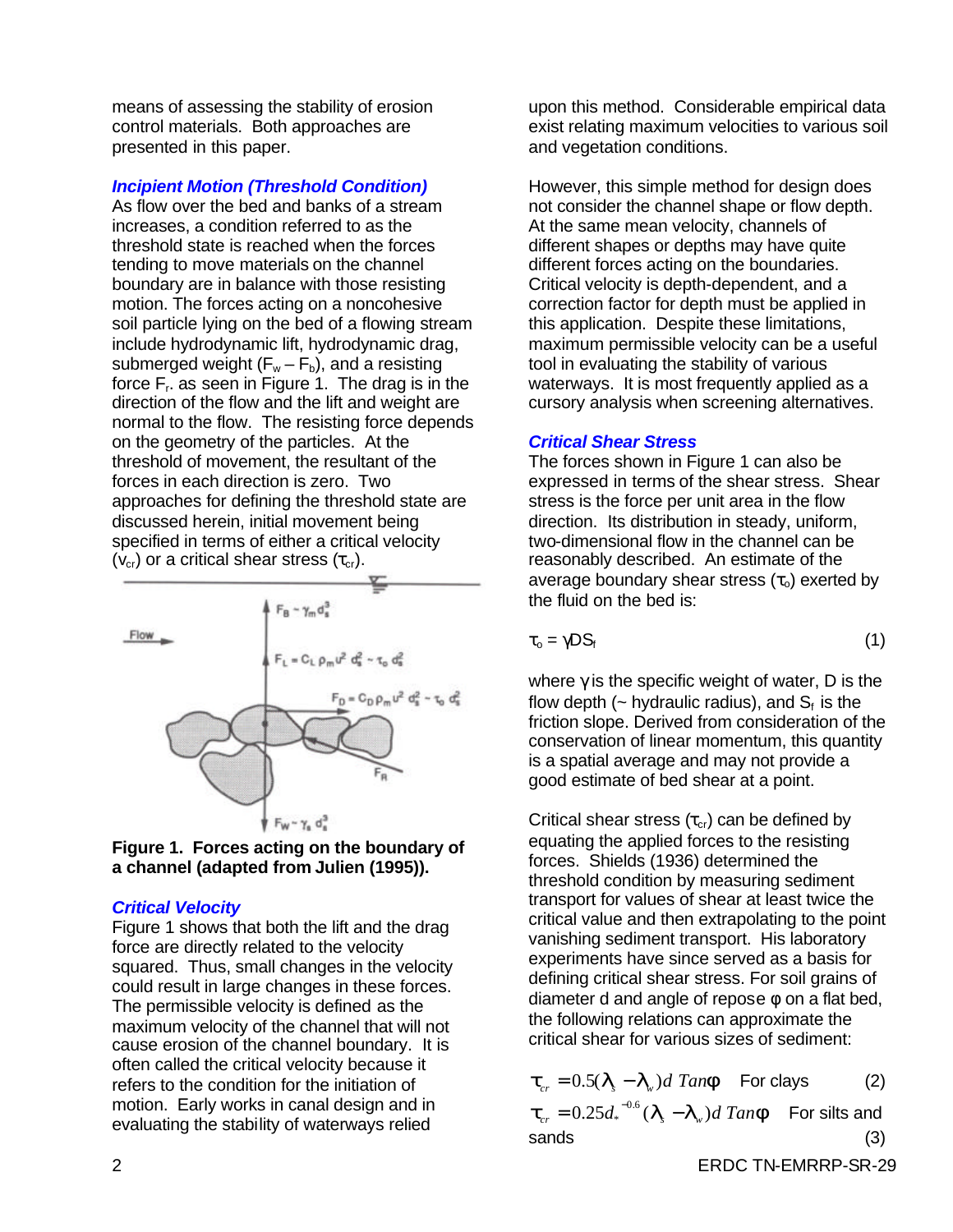$t_{cr} = 0.06(I_s - I_w)d$  *Tan***f** For gravels and cobbles (4)

**Where** 

$$
d_* = d \left[ \frac{(G-1)g}{\mathbf{n}^2} \right]^{1/3} \tag{5}
$$

 $\gamma_s$  = the unit weight of the sediment  $\gamma_w$  = the unit weight of the water/sediment mixture

 $G =$  the specific gravity of the sediment

G = gravitational acceleration

 $v =$  the kinematic viscosity of the

water/sediment mixture

The angle of repose  $\phi$  for noncohesive sediments is presented in Table 1 (Julien 1995), as are values for critical shear stress. The critical condition can be defined in terms of shear velocity rather than shear stress (note that shear velocity and channel velocity are different). Table 1 also provides limiting shear velocity as a function of sediment size. The  $V_{c}$  term is the critical shear velocity and is equal to

$$
V_{c} = \sqrt{gR_hS_f}
$$
 (6)

| Table 1.  Limiting Shear Stress and Ve locity for Uniform Noncohesive Sediments |            |                 |       |                  |                |  |
|---------------------------------------------------------------------------------|------------|-----------------|-------|------------------|----------------|--|
| <b>Class name</b>                                                               | $d_s$ (in) | $f(\text{deg})$ | $t_c$ | $t_{cr}$ (lb/sf) | $V_{c}$ (ft/s) |  |
| <b>Boulder</b>                                                                  |            |                 |       |                  |                |  |
| <b>Very large</b>                                                               | >80        | 42              | 0.054 | 37.4             | 4.36           |  |
| Large                                                                           | $>40$      | 42              | 0.054 | 18.7             | 3.08           |  |
| <b>Medium</b>                                                                   | $>20$      | 42              | 0.054 | 9.3              | 2.20           |  |
| <b>Small</b>                                                                    | $>10$      | 42              | 0.054 | 4.7              | 1.54           |  |
| <b>Cobble</b>                                                                   |            |                 |       |                  |                |  |
| Large                                                                           | >5         | 42              | 0.054 | 2.3              | 1.08           |  |
| <b>Small</b>                                                                    | >2.5       | 41              | 0.052 | 1.1              | 0.75           |  |
| <b>Gravel</b>                                                                   |            |                 |       |                  |                |  |
| <b>Very coarse</b>                                                              | >1.3       | 40              | 0.050 | 0.54             | 0.52           |  |
| <b>Coarse</b>                                                                   | >0.6       | 38              | 0.047 | 0.25             | 0.36           |  |
| <b>Medium</b>                                                                   | >0.3       | 36              | 0.044 | 0.12             | 0.24           |  |
| <b>Fine</b>                                                                     | >0.16      | 35              | 0.042 | 0.06             | 0.17           |  |
| <b>Very fine</b>                                                                | >0.08      | 33              | 0.039 | 0.03             | 0.12           |  |
| <b>Sands</b>                                                                    |            |                 |       |                  |                |  |
| <b>Very coarse</b>                                                              | >0.04      | 32              | 0.029 | 0.01             | 0.070          |  |
| <b>Coarse</b>                                                                   | >0.02      | 31              | 0.033 | 0.006            | 0.055          |  |
| <b>Medium</b>                                                                   | >0.01      | 30              | 0.048 | 0.004            | 0.045          |  |
| <b>Fine</b>                                                                     | >0.005     | 30              | 0.072 | 0.003            | 0.040          |  |
| <b>Very fine</b>                                                                | >0.003     | 30              | 0.109 | 0.002            | 0.035          |  |
| <b>Silts</b>                                                                    |            |                 |       |                  |                |  |
| Coarse                                                                          | >0.002     | 30              | 0.165 | 0.001            | 0.030          |  |
| <b>Medium</b>                                                                   | >0.001     | 30              | 0.25  | 0.001            | 0.025          |  |

|  | Table 1. Limiting Shear Stress and Ve locity for Uniform Noncohesive Sediments |
|--|--------------------------------------------------------------------------------|
|--|--------------------------------------------------------------------------------|

Table 1 provides limits best applied when evaluating idealized conditions, or the stability of sediments in the bed. Mixtures of sediments tend to behave differently from uniform sediments. Within a mixture, coarse sediments are generally entrained at lower shear stress values than presented in Table 1. Conversely, larger shear stresses than those presented in the table are required to entrain finer sediments within a mixture.

Cohesive soils, vegetation, and other armor materials can be similarly evaluated to determine empirical shear stress thresholds. Cohesive soils are usually eroded by the detachment and entrainment of soil aggregates. Motivating forces are the same as those for noncohesive banks; however, the resisting forces are primarily the result of cohesive bonds between particles. The bonding strength, and hence the soil erosion resistance, depends on the physio-chemical properties of the soil and the chemistry of the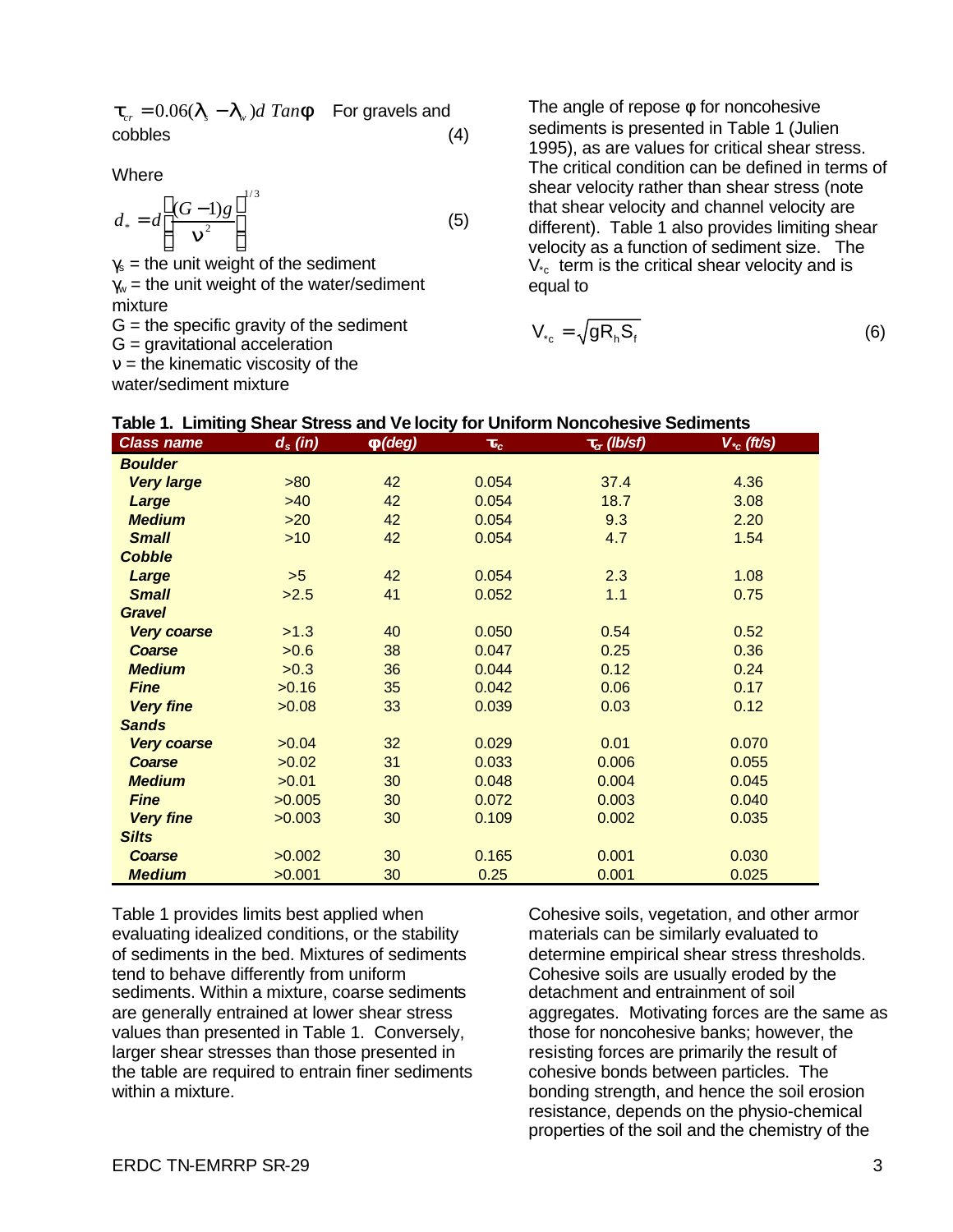fluids. Field and laboratory experiments show that intact, undisturbed cohesive soils are much less susceptible to flow erosion than are noncohesive soils.

Vegetation, which has a profound effect on the stability of both cohesive and noncohesive soils, serves as an effective buffer between the water and the underlying soil. It increases the effective roughness height of the boundary, increasing flow resistance and displacing the velocity upwards away from the soil, which has the effect of reducing the forces of drag and lift acting on the soil surface. As the boundary shear stress is proportional to the square of the near-bank velocity, a reduction in this velocity produces a much greater reduction in the forces responsible for erosion.

Vegetation armors the soil surface, but the roots and rhizomes of plants also bind the soil and introduce extra cohesion over and above any intrinsic cohesion that the bank material may have. The presence of vegetation does not render underlying soils immune from erosion, but the critical condition for erosion of a vegetated bank is usually the threshold of failure of the plant stands by snapping, stem scour, or uprooting, rather than for detachment and entrainment of the soils themselves. Vegetation failure usually occurs at much higher levels of flow intensity than for soil erosion.

Both rigid and flexible armor systems can be used in waterways to protect the channel bed from erosion and to stabilize side slopes. A wide array of differing armor materials are available to accomplish this. Many manufactured products have been evaluated to determine their failure threshold. Products are frequently selected using design graphs that present the flow depth on one axis and the slope of the channel on the other axis. Thus, the design is based on the depth/slope product (i.e., the shear stress). In other cases, the thresholds are expressed explicitly in terms of shear stress. Notable among the latter group are the field performance testing results of erosion control products conducted by the TXDOT/TTI Hydraulics and Erosion Control Laboratory (TXDOT 1999).

Table 2 presents limiting values for shear stress and velocity for a number of different channel lining materials. Included are soils, various types of vegetation, and number of different commonly applied stabilization techniques. Information presented in the table was derived from a number of different sources. Ranges of values presented in the table reflect various measures presented within the literature. In the case of manufactured products, the designer should consult the manufacturer's guidelines to determine thresholds for a specific product.

# **Uncertainty and Variability**

The values presented in Table 2 generally relate to average values of shear stress or velocity. Velocity and shear stress are neither uniform nor steady in natural channels. Shortterm pulses in the flow can give rise to instantaneous velocities or stresses of two to three times the average; thus, erosion may occur at stresses much lower than predicted. Because limits presented in Table 2 were developed empirically, they implicitly include some off this variability. However, natural channels typically exhibit much more variability than the flumes from which these data were developed.

Sediment load can also profoundly influence the ability of flow to erode underlying soils. Sediments in suspension have the effect of damping turbulence within the flow. Turbulence is an important factor in entraining materials from the channel boundaries. Thus, velocity and shear stress thresholds are 1.5 to 3 times that presented in the table for flows carrying high sediment loads.

In addition to variability of flow conditions, variation in the channel lining characteristics can influence erosion predictions. Natural bed material is neither spherical nor of uniform size. Larger particles may shield smaller ones from direct impact so that the latter fail to move until higher stresses are attained. For a given grain size, the true threshold criterion may vary by nearly an order of magnitude depending on the bed gradation. Variation in the installation of erosion control measures can reduce the threshold necessary to cause erosion.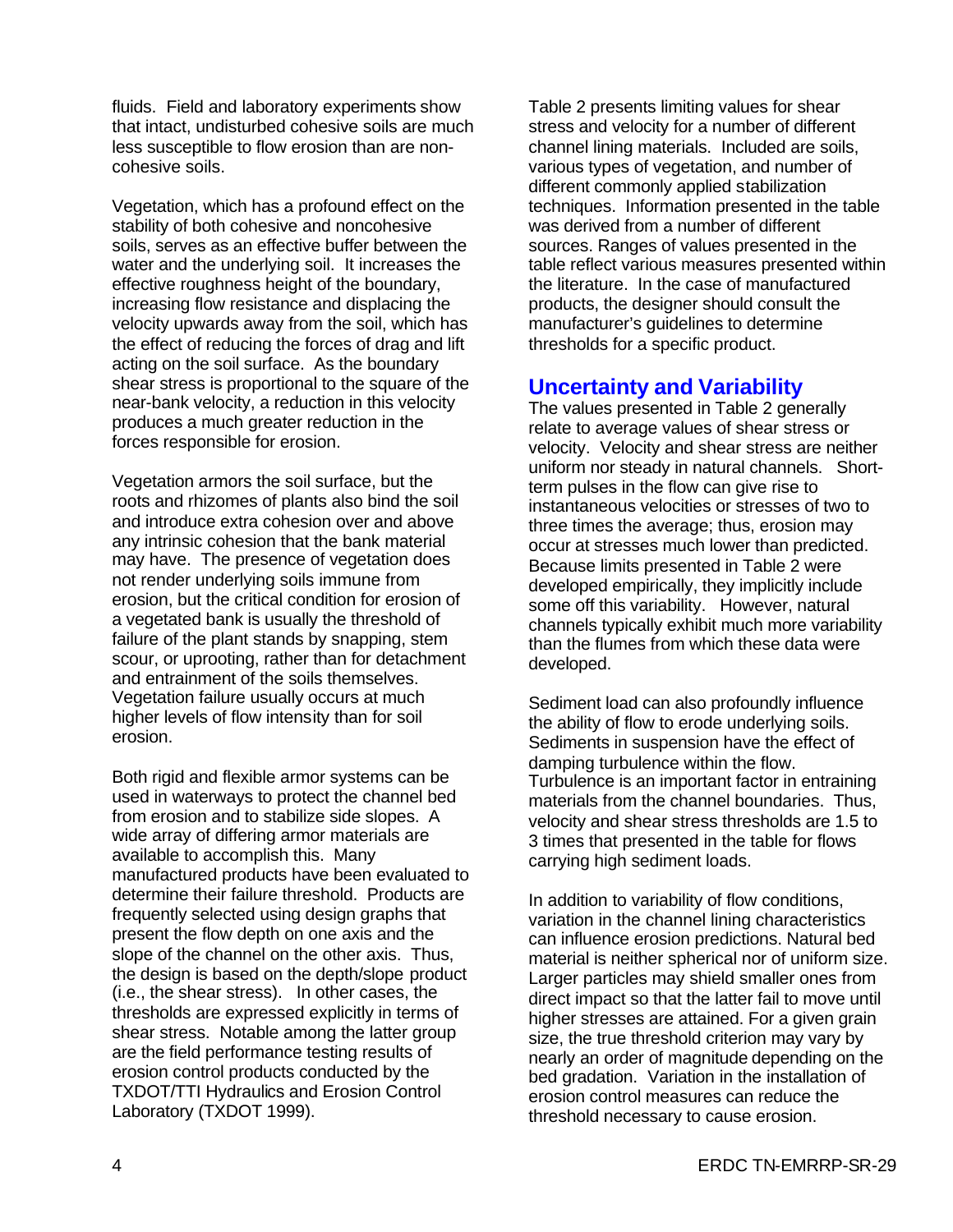|                                                                                                           |                                                                             | <b>Permissible</b>                | <b>Permissible</b>          | <b>Citation(s)</b>   |
|-----------------------------------------------------------------------------------------------------------|-----------------------------------------------------------------------------|-----------------------------------|-----------------------------|----------------------|
| <b>Boundary Category</b>                                                                                  | <b>Boundary Type</b>                                                        | <b>Shear Stress</b><br>(Ib/sq ft) | <b>Velocity</b><br>(ft/sec) |                      |
| <b>Soils</b>                                                                                              | Fine colloidal sand                                                         | $0.02 - 0.03$                     | 1.5                         | $\mathsf{A}$         |
|                                                                                                           | Sandy Ioam (noncolloidal)                                                   | $0.03 - 0.04$                     | 1.75                        | A                    |
|                                                                                                           | Alluvial silt (noncolloidal)                                                | $0.045 - 0.05$                    | $\overline{2}$              | A                    |
|                                                                                                           | Silty loam (noncolloidal)                                                   | $0.045 - 0.05$                    | $1.75 - 2.25$               | A                    |
|                                                                                                           | Firm loam                                                                   | 0.075                             | 2.5                         | A                    |
|                                                                                                           |                                                                             | 0.075                             | 2.5                         | $\mathsf{A}$         |
|                                                                                                           | <b>Fine gravels</b><br>Stiff clay                                           | 0.26                              | $3 - 4.5$                   | A, F                 |
|                                                                                                           | Alluvial silt (colloidal)                                                   | 0.26                              | 3.75                        | A                    |
|                                                                                                           | Graded loam to cobbles                                                      | 0.38                              | 3.75                        | A                    |
|                                                                                                           | <b>Graded silts to cobbles</b>                                              | 0.43                              | $\overline{\mathbf{4}}$     | A                    |
|                                                                                                           |                                                                             | 0.67                              | $6\phantom{1}6$             | A                    |
| Gravel/Cobble                                                                                             | Shales and hardpan                                                          | 0.33                              |                             |                      |
|                                                                                                           | $1 - in.$                                                                   |                                   | $2.5 - 5$                   | A                    |
|                                                                                                           | $2-in.$                                                                     | 0.67                              | $3 - 6$                     | A                    |
|                                                                                                           | $6$ -in.                                                                    | 2.0                               | $4 - 7.5$                   | A                    |
|                                                                                                           | $12$ -in.                                                                   | 4.0                               | $5.5 - 12$                  | A                    |
| Vegetation                                                                                                | <b>Class A turf</b>                                                         | 3.7                               | $6 - 8$                     | E, N                 |
|                                                                                                           | Class B turf                                                                | 2.1                               | $4 - 7$                     | E, N                 |
|                                                                                                           | <b>Class C turf</b>                                                         | 1.0                               | 3.5                         | E, N                 |
|                                                                                                           | Long native grasses                                                         | $1.2 - 1.7$                       | $4 - 6$                     | G, H, L, N           |
|                                                                                                           | Short native and bunch grass                                                | $0.7 - 0.95$                      | $3 - 4$                     | G, H, L, N           |
|                                                                                                           | <b>Reed plantings</b>                                                       | $0.1 - 0.6$                       | N/A                         | E, N                 |
|                                                                                                           | Hardwood tree plantings                                                     | $0.41 - 2.5$                      | N/A                         | E, N                 |
| <b>Temporary Degradable RECPs</b>                                                                         | Jute net                                                                    | 0.45                              | $1 - 2.5$                   | E, H, M              |
|                                                                                                           | <b>Straw with net</b>                                                       | $1.5 - 1.65$                      | $1 - 3$                     | E, H, M              |
|                                                                                                           | Coconut fiber with net                                                      | 2.25                              | $3 - 4$                     | E, M                 |
|                                                                                                           | <b>Fiberglass roving</b>                                                    | 2.00                              | $2.5 - 7$                   | E, H, M              |
| <b>Non-Degradable RECPs</b>                                                                               | Unvegetated                                                                 | 3.00                              | $5 - 7$                     | E, G, M              |
|                                                                                                           | <b>Partially established</b>                                                | $4.0 - 6.0$                       | $7.5 - 15$                  | E, G, M              |
|                                                                                                           | <b>Fully vegetated</b>                                                      | 8.00                              | $8 - 21$                    | F, L, M              |
| Riprap                                                                                                    | $6 - in. d_{50}$                                                            | 2.5                               | $5 - 10$                    | н                    |
|                                                                                                           | $9 - in. d_{50}$                                                            | 3.8                               | $7 - 11$                    | н                    |
|                                                                                                           | $12 - in. d_{50}$                                                           | 5.1                               | $10 - 13$                   | н                    |
|                                                                                                           | $18 - in. d_{50}$                                                           | 7.6                               | $12 - 16$                   | н                    |
|                                                                                                           | $24 - in. d_{50}$                                                           | 10.1                              | $14 - 18$                   | E                    |
| <b>Soil Bioengineering</b>                                                                                | <b>Wattles</b>                                                              | $0.2 - 1.0$                       | 3                           | C, I, J, N           |
|                                                                                                           | <b>Reed fascine</b>                                                         | $0.6 - 1.25$                      | 5                           | Ε                    |
|                                                                                                           | Coir roll                                                                   | $3 - 5$                           | $\bf 8$                     | E, M, N              |
|                                                                                                           | Vegetated coir mat                                                          | $4 - 8$                           | 9.5                         | E, M, N              |
|                                                                                                           | Live brush mattress (initial)                                               | $0.4 - 4.1$                       | 4                           | B, E, I              |
|                                                                                                           | Live brush mattress (grown)                                                 | $3.90 - 8.2$                      | 12                          | <b>B, C, E, I, N</b> |
|                                                                                                           | Brush layering (initial/grown)                                              | $0.4 - 6.25$                      | 12                          | E, I, N              |
|                                                                                                           | Live fascine                                                                | $1.25 - 3.10$                     | $6 - 8$                     | C, E, I, J           |
|                                                                                                           | Live willow stakes                                                          | $2.10 - 3.10$                     | $3 - 10$                    | E, N, O              |
| <b>Hard Surfacing</b>                                                                                     | Gabions                                                                     | 10                                | $14 - 19$                   | D                    |
|                                                                                                           | Concrete                                                                    | 12.5                              | $>18$                       | н                    |
| <sup>1</sup> Ranges of values generally reflect multiple sources of data or different testing conditions. |                                                                             |                                   |                             |                      |
| A. Chang, H.H. (1988).                                                                                    | F. Julien, P.Y. (1995).                                                     |                                   | K. Sprague, C.J. (1999).    |                      |
| <b>B.</b> Florineth. (1982)                                                                               | G. Kouwen, N.; Li, R. M.; and Simons, D.B., (1980). L. Temple, D.M. (1980). |                                   |                             |                      |
| C. Gerstgraser, C. (1998).                                                                                | H. Norman, J. N. (1975).<br><b>M. TXDOT (1999)</b>                          |                                   |                             |                      |
| N. Data from Author (2001)<br>D. Goff, K. (1999).<br>I. Schiechtl, H. M. and R. Stern. (1996).            |                                                                             |                                   |                             |                      |
| E. Gray, D.H., and Sotir, R.B. (1996). J. Schoklitsch, A. (1937).                                         |                                                                             |                                   | <b>O.</b> USACE (1997).     |                      |

# **Table 2. Permissible Shear and Velocity for Selected Lining Materials<sup>1</sup>**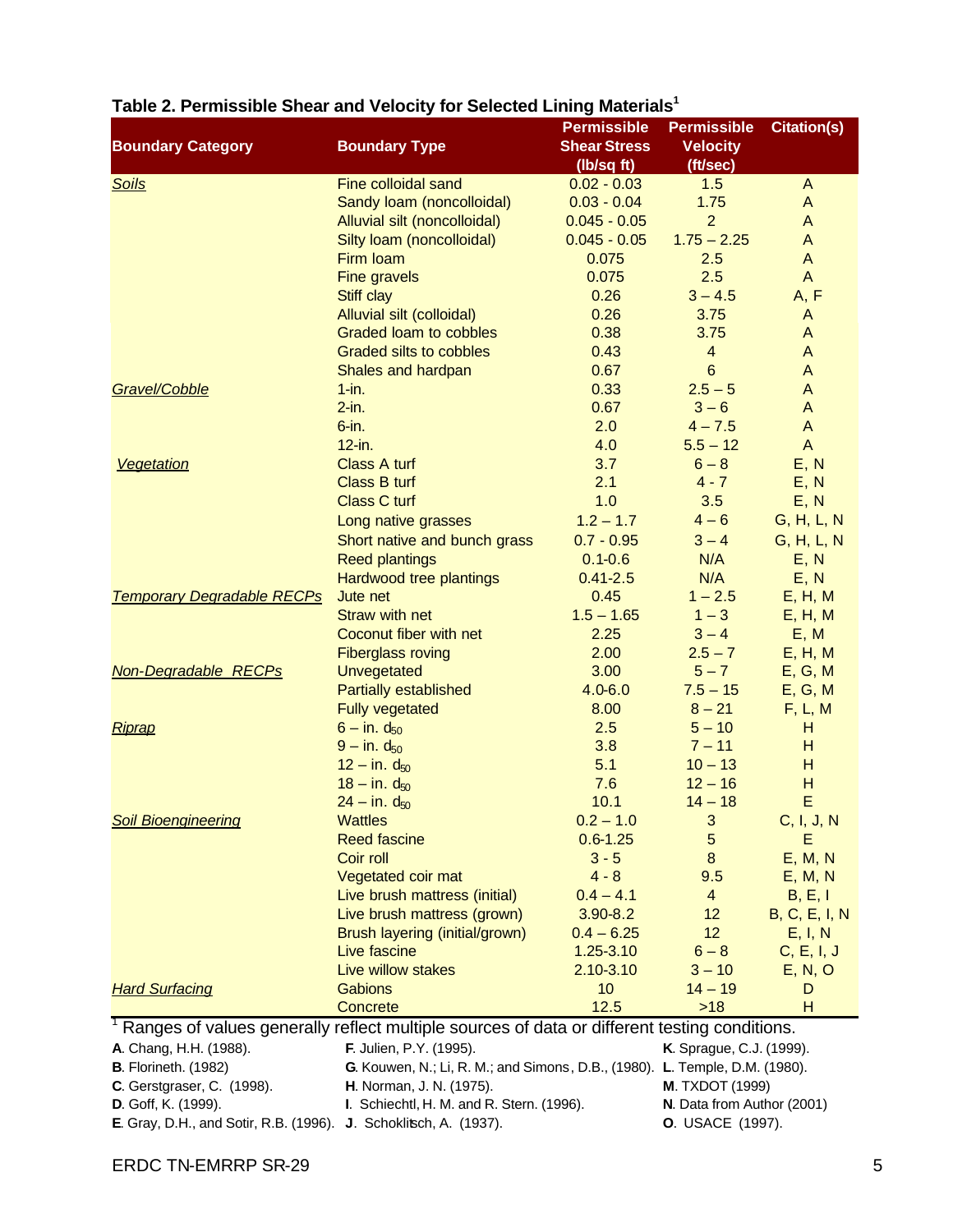Changes in the density or vigor of vegetation can either increase or decrease erosion threshold. Even differences between the growing and dormant seasons can lead to oneto twofold changes in erosion thresholds.

To address uncertainty and variability, the designer should adjust the predicted velocity or shear stress by applying a factor of safety or by computing local and instantaneous values for these parameters. Guidance for making these adjustments is presented in the section titled "Application" below.

# **EROSION MAGNITUDE**

The preceding discussion dealt with the presence or absence of erosion, but did not address the extent to which erosion might occur for a given flow. If the thresholds presented in Table 2 are exceeded, erosion should be expected to occur. In reality, even when those thresholds are not exceeded, some erosion in a few select locations may occur. The extent to which this minor erosion could become a significant concern depends in large measure on the duration of the flow, and upon the ability of the stream to transport those eroded sediments.

### *Flow Duration*

Although not stated, limits regarding erosion potential published by manufacturers for various products are typically developed from studies using short flow durations. They do not reflect the potential for severe erosion damage that can result from moderate flow events over several hours. Studies have shown that duration of flow reduces erosion resistance of many types of erosion control products, as shown in Figures 2 - 4. A factor of safety should be applied when flow duration exceeds a couple of hours.



**Figure 2. Erosion limits as a function of flow duration (from Fischenich and Allen (2000)).**



**Figure 3. Limiting values for bare and TRM protected soils (from Sprague (1999))**



**Figure 4. Limiting values for plain and TRM reinforced grass (from Sprague (1999))**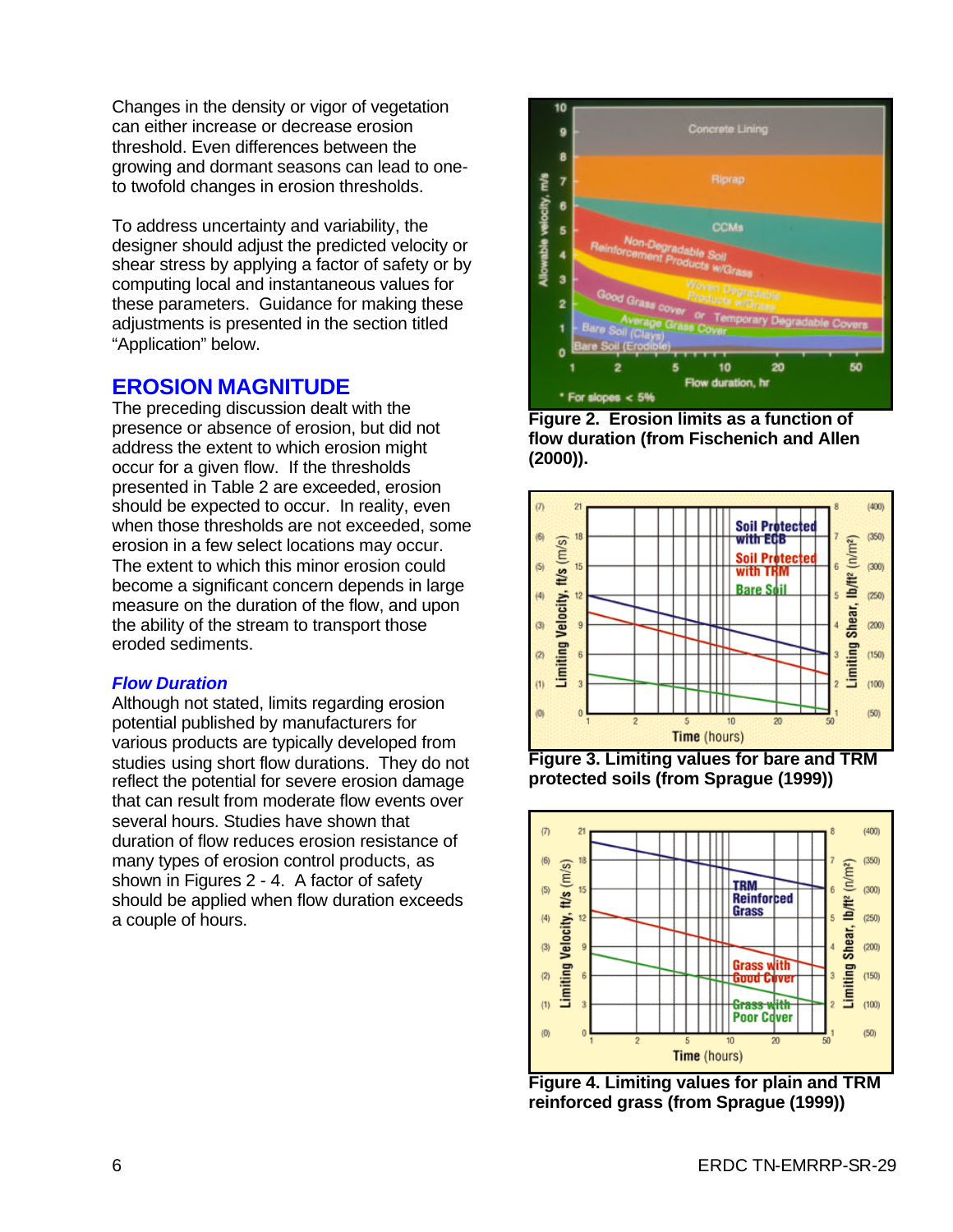Correlations between flow volume and amount of erosion tend to be poor. Multi-peaked flows may be more effective than single flows of comparable or greater magnitude because of the increased incidence of wetting. Flows with long durations often have a more significant effect on erosion than short-lived flows of higher magnitude. Sediment transport analysis can be used to gauge the magnitude of erosion potential in the channel design, but predictive capability is limited.

#### *Sediment Transport*

A number of flow measures can be used to assess the ability of a stream to transport sediment. The unit stream power  $(P_m)$  is one common approach, and is related to the earlier discussion in that stream power includes both velocity and shear stress as components. Sediment transport  $(Q_s)$  increases when the unit stream power  $(P_m)$  increases. Unit stream power in turn is controlled by both tractive stress and flow velocity:

$$
P_m = v \cdot \tau = v \cdot \gamma_w \cdot D \cdot S_f \tag{7}
$$

The total power  $(P_t)$  is the product of the unit power times the channel width (W):

$$
P_t = P_m W = v \cdot W \cdot D \cdot \gamma_w S_f = v \cdot A \cdot \gamma_w S_f
$$
  
= Q\_w \cdot \gamma\_w \cdot S\_f (8)

Stream power assessments can be useful in evaluating sediment discharge within a stream channel and the deposition or erosion of sediments from the streambed. However, their utility for evaluating the stability of measures applied to prevent erosion is limited because of the lack of empirical data relating stream power to stability. The analysis of general streambank erosion is not a simple extension of the noncohesive bed case with an added downslope gravity component. Complication is added by other influencing variables, such as vegetation, whose root system can reinforce bank material and increase erosion resistance. Factors influencing bank erosion are summarized in Table 3.

| $1800$ . Tactors intructionly Library in |                                                                                                                                           |  |  |  |
|------------------------------------------|-------------------------------------------------------------------------------------------------------------------------------------------|--|--|--|
| actor                                    | <b>Relevant characteristics</b>                                                                                                           |  |  |  |
| <b>Tow properties</b>                    | lagnitude, frequency and variability of stream discharge; Magnitude and distribution of<br>elocity and shear stress; Degree of turbulence |  |  |  |
| <b>Sediment composition</b>              | lediment size, gradation, cohesion and stratification                                                                                     |  |  |  |
| <b>limate</b>                            | 'ainfall amount, intensity and duration; Frequency and duration of freezing                                                               |  |  |  |
| <b>lubsurface conditions</b>             | leepage forces; Piping; Soil moisture levels                                                                                              |  |  |  |
| hannel geometry                          | Vidth and depth of channel; Height and angle of bank; Bend curvature                                                                      |  |  |  |
| <b>Siology</b>                           | 'egetation type, density and root character; Burrows                                                                                      |  |  |  |
| <b>Inthropogenic factors</b>             | Irbanization, flood control, boating, irrigation                                                                                          |  |  |  |

#### **Table 3. Factors Influencing Erosion**

# **APPLICATION**

The stability of a waterway or the suitability of various channel linings can be determined by first calculating both the mean velocity and tractive stress (by the previous equations). These values can then be compared with allowable velocity and tractive stress for a particular ground cover or lining system under consideration (e.g., existing vegetation cover, an erosion control blanket, or bioengineering treatment). Allowable tractive stresses for

various types of soil, linings, ground covers, and stabilization measures including soil bioengineering treatments, are listed in Table 2. Additionally, manufacturers' product literature can provide allowable tractive stresses or velocities for various types of erosion control products.

An iterative procedure may be required when evaluating channel stability because various linings will affect the resistance coefficient,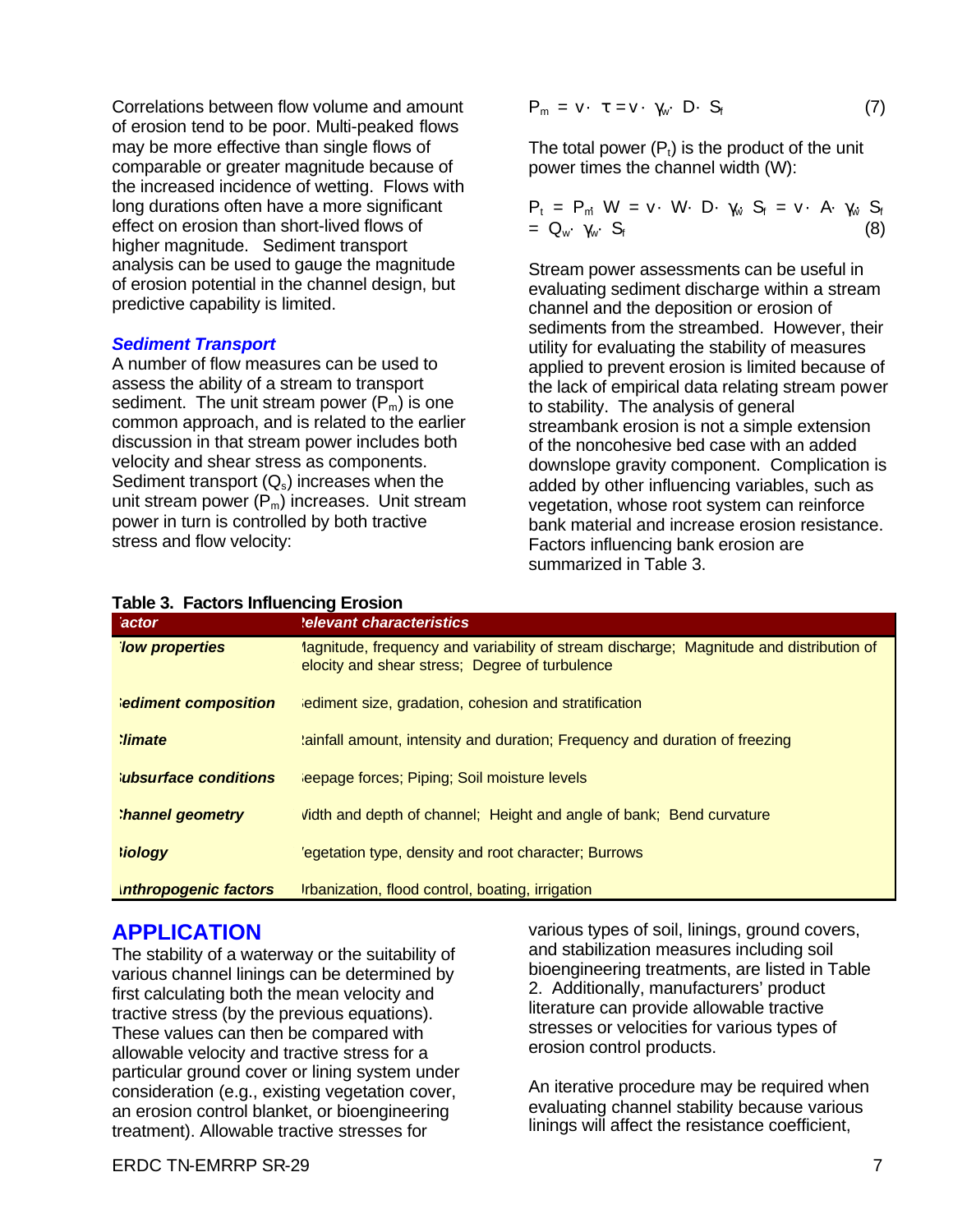which in turn may change the estimated flow conditions. A general procedure for the application of information presented in this paper is outlined in the following paragraphs.

#### *Step 1-Estimate Mean Hydraulic Conditions.*

Flow of water in a channel is governed by the discharge, hydraulic gradient, channel geometry, and roughness coefficient. This functional relationship is most frequently evaluated using normal depth or backwater computations that take into account principles of conservation of linear momentum. The latter is preferable because it accounts for variations in momentum slope, which is directly related to shear stress. Several models are available to aid the hydraulic engineer in assessing hydraulic conditions. Notable examples include HEC-2, HEC-RAS, and WSP2. Channel cross sections, slopes, and Manning's coefficients should be determined based upon surveyed data and observed or predicted channel boundary conditions. Output from the model should be used to compute main channel velocity and shear stress at each cross section.

#### *Step 2- Estimate Local/Instantaneous Flow Conditions.*

The computed values for velocity and shear stress may be adjusted to account for local variability and instantaneous values higher than mean. A number of procedures exist for this purpose. Most commonly applied are empirical methods based upon channel form and irregularity. Several references at the end of this paper present procedures to make these adjustments. Chang (1988) is a good example. For straight channels, the local maximum shear stress can be assumed from the following simple equation:

$$
\boldsymbol{t}_{\text{max}} = 1.5\boldsymbol{t} \tag{9}
$$

for sinuous channels, the maximum shear stress should be determined as a function of the planform characteristics using Equation 10:

$$
\boldsymbol{t}_{\text{max}} = 2.65 \ \boldsymbol{t} \left( \frac{R_c}{W} \right)^{-0.5} \tag{10}
$$

where  $R_c$  is the radius of curvature and W is the top width of the channel. Equations 9 and 10 adjust for the spatial distribution of shear stress; however, temporal maximums in turbulent flows can be  $10 - 20$  percent higher, so an adjustment to account for instantaneous maximums should be added as well. A factor of 1.15 is usually applied.

#### *Step 3- Determine Existing Stability.*

Existing stability should be assessed by comparing estimates of local and instantaneous shear and velocity to values presented in Table 2. Both the underlying soil and the soil/vegetation condition should be assessed. If the existing conditions are deemed stable and are in consonance with other project objectives, then no further action is required. Otherwise, proceed to step 4.

#### *Step 4- Select Channel Lining Material.*

If existing conditions are unstable, or if a different material is needed along the channel perimeter to meet project objectives, a lining material or stabilization measure should be selected from Table 2, using the threshold values as a guideline in the selection. Only material with a threshold exceeding the predicted value should be selected. The other project objectives can also be used at this point to help select from among the available alternatives. Fischenich and Allen (2000) characterize attributes of various protection measures to help in the selection.

#### *Step 5- Recompute Flow Values.*

Resistance values in the hydraulic computations should be adjusted to reflect the selected channel lining, and hydraulic condition should be recalculated for the channel. At this point, reach- or section-averaged hydraulic conditions should be adjusted to account for local and instantaneous extremes. Table 4 presents velocity limits for various channel boundaries conditions. This table is useful in screening alternatives, or as an alternative to the shear stress analysis presented in the preceding sections.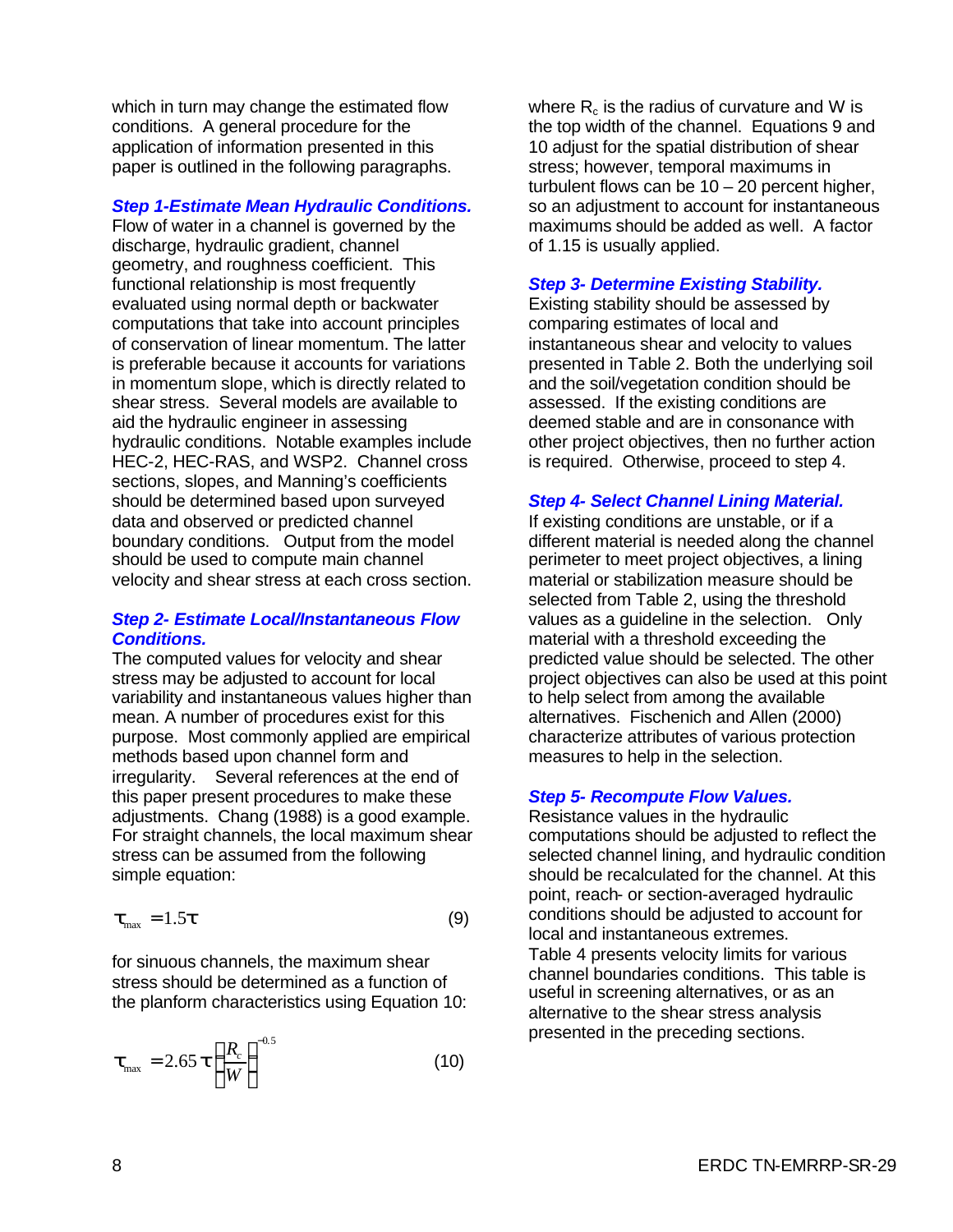#### **Table 4. Stability of Channel Linings for Given Velocity Ranges**

| Lining                    | $0 - 2$ fps | $2 - 4$ fps | $\overline{4-6}$ fps | $6 - 8$ fps | $> 8$ fps |
|---------------------------|-------------|-------------|----------------------|-------------|-----------|
| <b>Sandy Soils</b>        |             |             |                      |             |           |
| <b>Firm Loam</b>          |             |             |                      |             |           |
| <b>Mixed Gravel and</b>   |             |             |                      |             |           |
| <b>Cobbles</b>            |             |             |                      |             |           |
| <b>Average Turf</b>       |             |             |                      |             |           |
| <b>Degradable RECPs</b>   |             |             |                      |             |           |
| <b>Stabilizing</b>        |             |             |                      |             |           |
| <b>Bioengineering</b>     |             |             |                      |             |           |
| <b>Good Turf</b>          |             |             |                      |             |           |
| <b>Permanent RECPs</b>    |             |             |                      |             |           |
| Armoring                  |             |             |                      |             |           |
| <b>Bioengineering</b>     |             |             |                      |             |           |
| <b>CCMs &amp; Gabions</b> |             |             |                      |             |           |
| <b>Riprap</b>             |             |             |                      |             |           |
| <b>Concrete</b>           |             |             |                      |             |           |
| Key:                      |             |             |                      |             |           |
| Appropriate               |             |             |                      |             |           |

#### *Step 6– Confirm Lining Stability.*

**Use Caution Not Appropriate**

The stability of the proposed lining should be assessed by comparing the threshold values in Table 2 to the newly computed hydraulic conditions. These values can be adjusted to account for flow duration using Figures 2-4 as a guide. If computed values exceed thresholds, step 4 should be repeated. If the threshold is not exceeded, a factor of safety for the project should be determined from the following equations:

$$
FS = \frac{\boldsymbol{t}_{\text{max}}}{\boldsymbol{t}_{\text{est}}} \quad or \quad FS = \frac{V_{\text{max}}}{V_{\text{est}}} \tag{11}
$$

In general, factors of safety in excess of 1.2 or 1.3 should be acceptable. The preceding five steps should be conducted for every cross section used in the analysis for the project. In the event that computed hydraulic values exceed thresholds for any desirable lining or stabilization technique, measures must be undertaken to reduce the energy within the flow. Such measures might include the installation of low-head drop structures or other energy-dissipating devices along the channel. Alternatively, measures implemented within the watershed to reduce total discharge could be employed.

## **APPLICABILITY AND LIMITATIONS**

Techniques described in this technical note are generally applicable to stream restoration projects that include revegetation of the riparian zone or bioengineering treatments.

### **ACKNOWLEDGEMENTS**

Research presented in this technical note was developed under the U.S. Army Corps of Engineers Ecosystem Management and Restoration Research Program. Technical reviews were provided by Messrs. E.A. (Tony) Dardeau, Jr., (Ret.), and Jerry L. Miller, both of the Environmental Laboratory.

### **POINTS OF CONTACT**

For additional information, contact the author, Dr. Craig Fischenich, (601-634-3449, fischec@wes.army.mil), or the manager of the Ecosystem Management and Restoration Research Program, Dr. Russell F. Theriot (601-634-2733, therior@wes.army.mil). This technical note should be cited as follows: